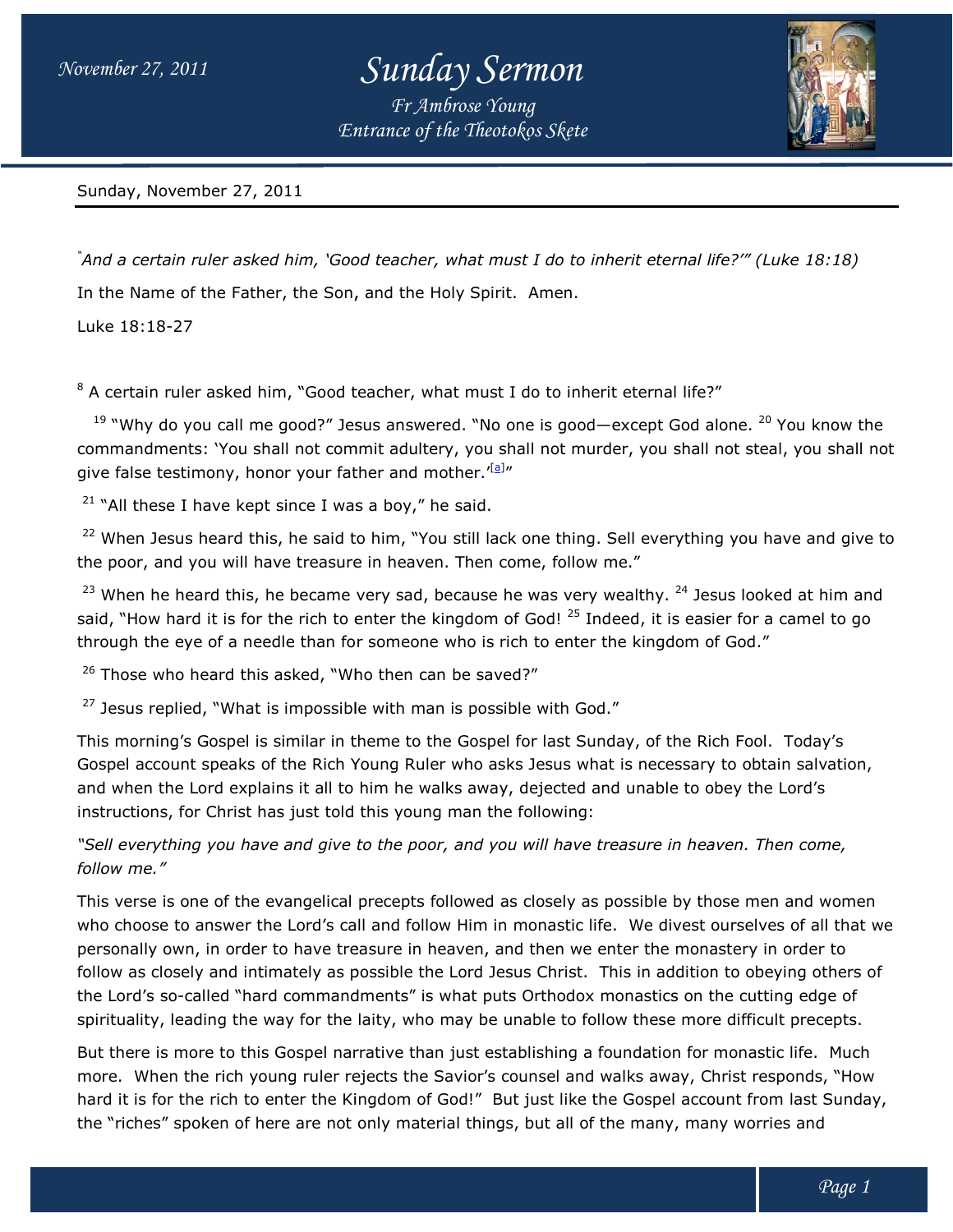## *Entrance of the Theotokos Skete Sunday Sermon Fr Ambrose Young*



concerns that we allow ourselves to wear heavily around our necks, like chains, and which drag us allow ourselves drag us down to the earth instead of setting us free to fly to the Kingdom of Heaven.

It is my observation—and perhaps it has always been this way--that almost everyone I know and have contact with is so worried and frightened, now, that it's difficult for them to have much of a spiritual contact with is so worried and frightened, now, that it's difficult for them to have much of a spiritual<br>life, much less to be set free so that they can spiritually fly. Worried about their own economic future and survival; worried about the future of the country and indeed the world; perhaps worried even about their own health, or whether they will ever be able to afford to retire—these are among the things that consume many people nowadays. Some secret Christians live in countries and cultures where it would be a death sentence if their love for Christ were known. These are the kinds of psychological and spiritual chains and fetters may people are dragging around nowadays, not realizing that they actually don't have to do this. that almost everyone I know and have<br>for them to have much of a spiritual<br>rried about their own economic future<br>I the world; perhaps worried even abou<br>etire—these are among the things that<br>i countries and cultures where it

It is true that there are many dark things happening around us and to us, and these may and probably will get even more difficult in the coming months and new year. But Christians have survived this and much, much worse things before. In the long history of the Church, Christians have survived, and survived with peace in their hearts and joy in their minds, in spite of even quite savage holocausts of It is true that there are many dark things happening around us and to us, and these may and probably<br>will get even more difficult in the coming months and new year. But Christians have survived this and<br>much, much worse th the lions or turned into human torches, with smiles on their faces and joyfully singing hymns, all the way up to our own times, and the many, many Orthodox Christians who suffered—but whose faith radiantly survived—under the savage heel of Communism. Therefore, we today have no excuse way up to our own times, and the many, many Orthodox Christians who suffered—but whose faith<br>radiantly survived—under the savage heel of Communism. Therefore, we today have no excuse<br>whatsoever, we who still live in relati Church history or elsewhere in the world today. *Entrance of the Theotokos Skete*<br>
to wear heavily around our necks,<br>
to wear heavily around our necks,<br>
the systemet, now, that it's difficult for the Kingdom of<br>
sit has always been this way-that<br>
hat they can spirituall st martyrs, who went into the coliseum to be fe<br>on their faces and joyfully singing hymns, all th<br>odox Christians who suffered—but whose faith

On the subject of worldly cares and concerns, here is what St. Theophan the Recluse wrote more than a century ago to a spiritual child of his: Church history or elsewhere in the world today.<br>On the subject of worldly cares and concerns, here is what St. Theophan the Recluse wrote<br>century ago to a spiritual child of his:

*"There is a widely-accepted misconception among us that when one becomes involved in work at home or in business, immediately one steps out o accepted involved at home one of the godly realm and away from God f God-pleasing activities. From this idea, it follows that once the desire to strive toward God germinates, and talk turns toward the spiritual life, then the idea inevitably surfaces: one must run from society, from the home home—to the wilderness, to the forest.*

## *"Both premises are erroneous!*

*"Homes and communities depend on concerns of daily life and society. These concerns are God Godappointed obligations; fulfilling them is not a step toward the ungodly, but is a walking in the way way of the Lord. design in this idea, it follows that once the desire to strive toward God germinates, and talk turns* e spiritual life, then the idea inevitably surfaces: one must run from society, from the home iderness, to the forest.<br>

*"All who cleave to these erroneous premises fall into the bad habit of thinking that once they accept worldly obligations, they no longer need strive towards God.*

"I see that these misconceptions have trapped you also. <u>Cast them aside and grasp the concept that</u> *everything you do, in and outside your home, concerning social life, as a daughter, as a sister, as a in and as daughter, a Muscovite—is godly and God-pleasing pleasing. There is an appointed commandment for everything in our lives. . an appointed commandment our lives.*